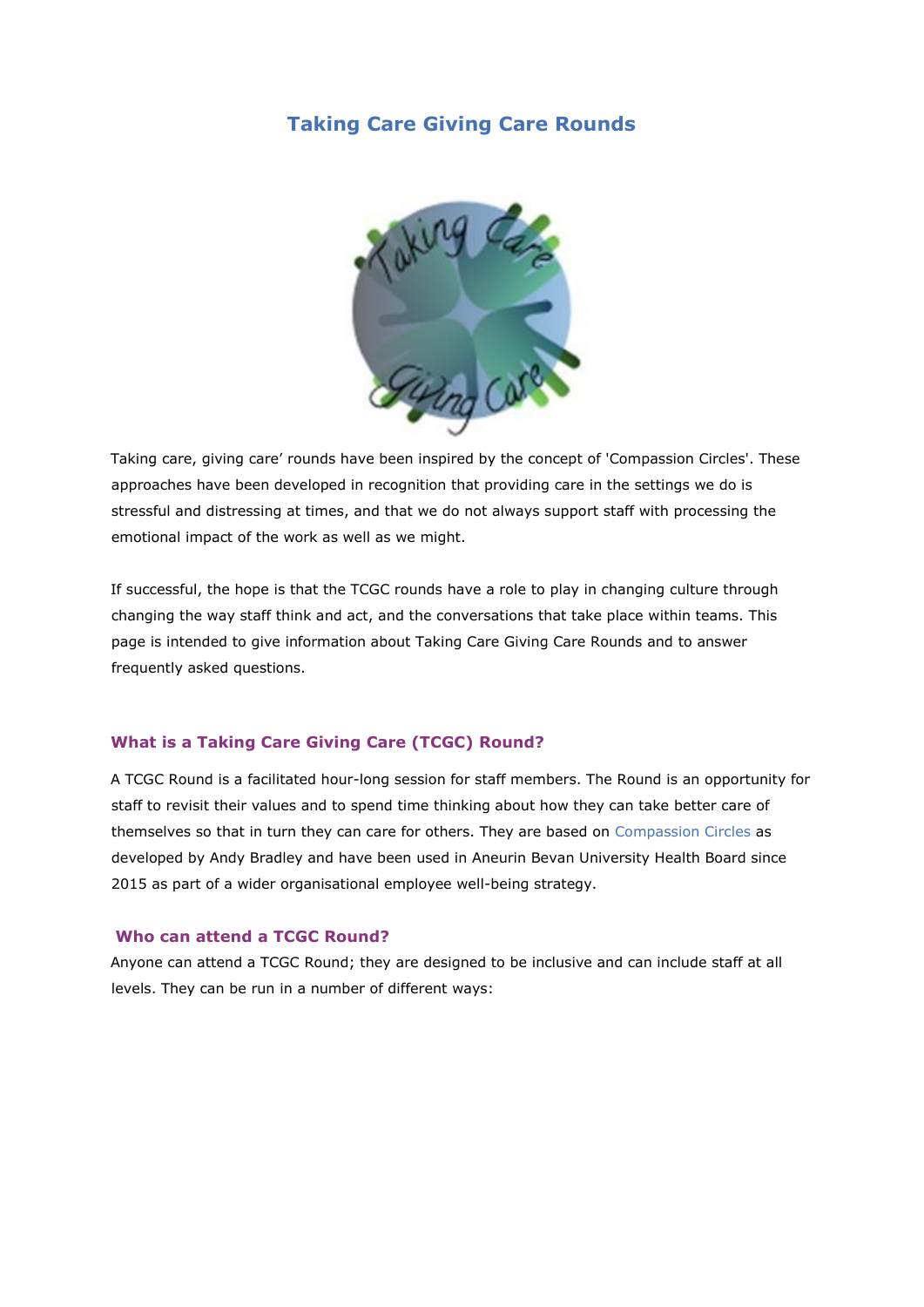

- within a team
- within a service
- at a particular site
- as part of a training course
- as part of a team away day

# **Is it a one-off session?**

TCGC Rounds can be one-off sessions, or they can be repeated with the same group of attendees. How often they are repeated will depend on the wishes of the attendees; for example they could be repeated every month, a few times a year or at an annual awayday. They can be offered at a particular site or within a service on a regular basis with different staff attending each time. The TCGC Rounds have been developed to allow them to be implemented flexibly across the organisation. The vast majority of rounds in ABUHB have been run on a one off basis in team meetings, awaydays or time out days.

#### **How long should a TCGC Round last?**

The Round should last for one hour.

#### **How many people can attend a TCGC Round?**

TCGC rounds have been run with up to 30 participants in ABUHB. However a smaller group of 6 12 is more usual.

# **Where should a TCGC Round take place?**

It is important that the attendees feel safe and comfortable when they attend a TCGC Round, so a suitable room with enough chairs and privacy will need to be booked.

# **What happens during a TCGC Round?**

The facilitator starts by giving a brief introduction to the Round and explaining that the session is confidential. The main role of the facilitator is to lead the group discussions and pair exercises. There is also sometimes a host present who welcomes people as they arrive for the Round. During the Round the host will need to make anonymised notes of the group discussions using the TCGC Round Recording Form. This note taking is optional as some services may prefer to freely discuss